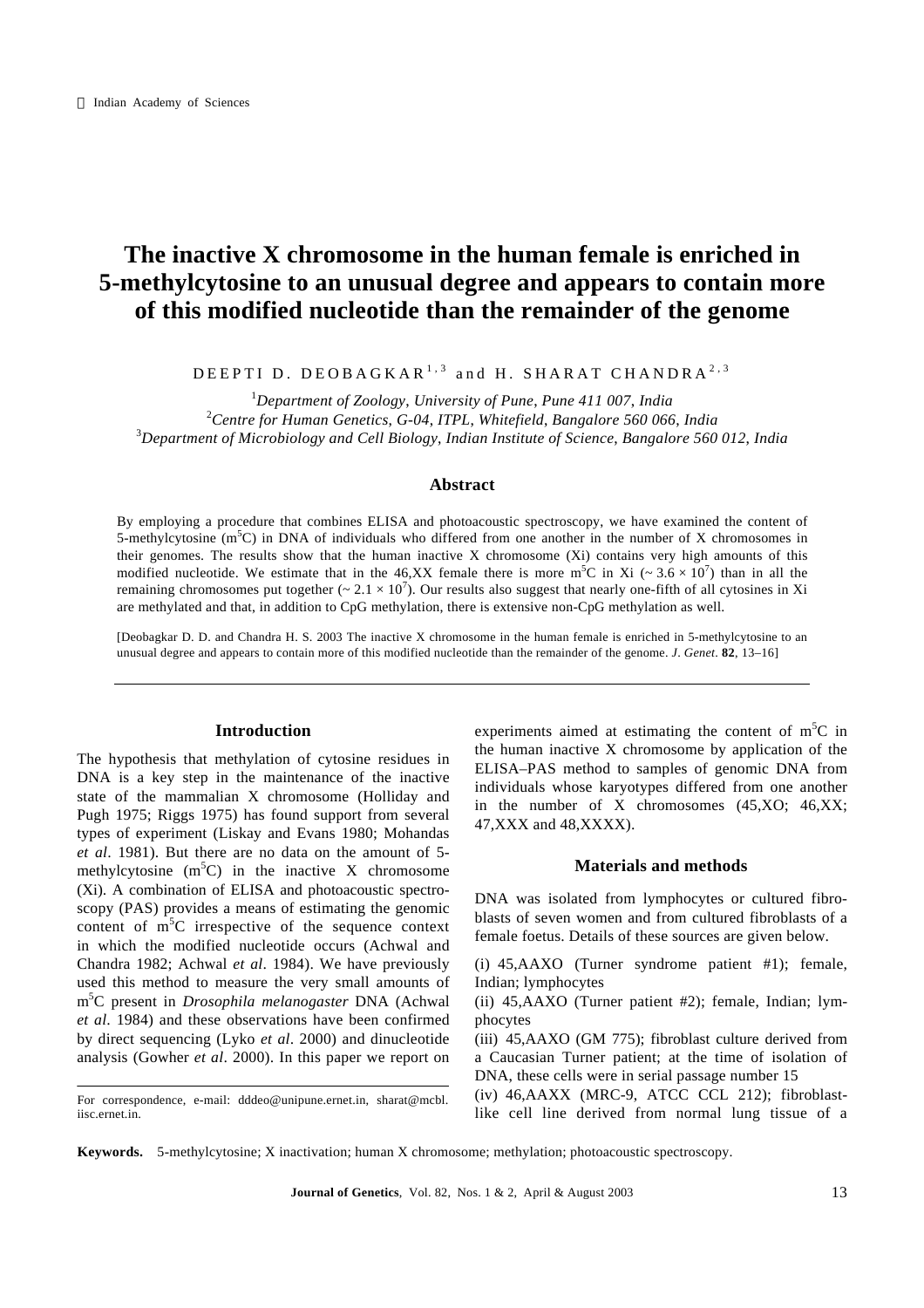15-week-old female foetus of Caucasian parents; this line was reported, at the time of this study, to stably maintain a diploid karyotype with a stemline number of 46 chromosomes (passage number 28)

(v) 46,AAXX; female, Indian; lymphocytes

(vi) 46,AAXX; female, Indian; lymphocytes

(vii) 47,AAXXX (GM 254); fibroblast culture derived from a Caucasian female; no chromosomal mosaicism was reported (passage number 10)

(viii) 48,AAXXXX (GM 1415); fibroblast culture derived from a Caucasian female; the culture was reported to have 4% polyploid cells (passage number 9).

Peripheral blood from individuals (i), (ii), (v) and (vi) was kindly provided by Dr Manorama Thomas, St John's Medical College, Bangalore. The fibroblast cell lines GM 775, GM 254 and GM 1415 were obtained from the Human Mutant Cell Repository (Camden, USA). The diploid cell line MRC-9, ATCC CCL 212 was obtained from the National Institute of Virology, Pune, India. There was no evidence of chromosomal mosaicism among the sampled cells in these eight cases. 'Unmethylated' DNA from bacteriophage lambda grown in *dcm*– , *dam*– *E*. *coli* served as negative control and DNA from the mealybug *Planococcus lilacinus*, which has approximately 1.8 mol% m<sup>5</sup>C in its genome (Deobagkar *et al*. 1982), served as positive control. DNA from the bacteriophage  $\phi X174$ , which contains one m<sup>5</sup>C residue in its genome of 5386 nucleotides (Sanger *et al*. 1978), was used for calibration. The methods by which the polyclonal anti-m <sup>5</sup>C antibody used in this study was prepared and characterized ( $K_a$  of  $1.56 \times 10^9$  M<sup>-1</sup>) have been described earlier (Achwal and Chandra 1982; Achwal *et al*. 1984). Identical amounts of DNA (six nanograms from each individual) were spotted on nitrocellulose membrane (BA 85 from S&S or an equivalent product from Advanced Microdevices, Ambala, India), treated with anti-m <sup>5</sup>C antibody, and processed as described (Achwal and Chandra 1982). The  $m<sup>5</sup>C$ -antibody–DNA complex was treated with biotin-avidin-peroxidase and stained by using  $0.1\%$  DABT and  $0.02\%$  H<sub>2</sub>O<sub>2</sub>. The staining intensity was measured at 520 nm in a photoacoustic spectrometer. This instrument, built by Ganguly and Rao (1981), had been fitted with a 200 W tungsten lamp. The chopping frequency was 23 Hz. The PA signal intensity of each spot of DNA was measured thrice and the average value was calculated.

The numbers of cytosine residues and CpG dinucleotides in the X chromosome were calculated from the human genome sequence database (ftp://ftp.ensembl.org/pub/ current\_human/data/golden\_path/).

### **Results and discussion**

Although each spot contained the same amount of DNA, it was clear from visual inspection itself that the staining intensity increased with the number of X chromosomes in the genome, in the order:  $AAXO < AAXX < AAXXX <$ AAXXXX (figure 1). The contrast between XO DNA and XX DNA was particularly clear. The staining intensities of these spots as recorded by PAS are given in table 1. The relationship between the number of X chromosomes in the genome and  $m<sup>5</sup>C$  content was linear (figure 2). Since X chromosomes in excess of one are inactive, these data indicate that the  $m<sup>5</sup>C$  content of Xi is very high. The amount of  $m<sup>5</sup>C$  in the inactive X chromosome was estimated in the following manner. The PA signal intensity of XO DNA was  $0.27 \pm 0.05$  units (table 1). Measured against the φX174 calibration plot, this value corresponds to  $\approx$  56.25 ng of  $\phi$ X174 DNA (figure 3). This amount of  $\phi$ X174 DNA is expected to contain  $1.98 \times 10^{10}$  m<sup>5</sup>C residues because there is a single  $m<sup>5</sup>C$  residue in the 5386 nucleotides that constitute the genome of this phage. Since 6 ng of XO DNA would contain roughly 932 copies of the human genome, we estimate that the 45,XO genome contains approximately  $2.1 \times 10^7$  m<sup>5</sup>C residues (table 1).

The signal intensity of 6 ng of XX DNA was more than twice the signal intensity of the same amount of XO DNA (table 1). It required 142.5 ng of φX174 DNA to give a signal equivalent to that of 6 ng of human XX DNA (figure 3). This amount of φX174 DNA is expected to contain about  $0.49 \times 10^{11}$  residues of m<sup>5</sup>C. On the assumption that in 6 ng of human 46,XX DNA there are roughly 910 copies of the genome, we estimate that there are approximately  $5.4 \times 10^7$  m<sup>5</sup>C residues in the genome of the human XX female.

The average PA signal intensity attributable to each inactive X was calculated by dividing the sum of the pairwise signal intensity differences  $(XX - XO)$ ,  $(XXX)$ – XO) and (XXXX-XO) by six, the number of inactive X chromosomes in these four genomes. This value turns out to be 0.445 (table 1), which is very similar to that



**Figure 1.** Staining intensities of samples of genomic DNA from individuals who differed from one another in the number of X chromosomes. Identical amounts (6 ng) of DNA were spotted on nitrocellulose membrane, treated with anti-m<sup>5</sup>C antibody, and stained by avidin-peroxidase. All DNA samples were processed simultaneously on the same nitrocellulose membrane and the individual spots of DNA were then cut out for measurement of staining intensity in a photoacoustic spectrometer. As noted under Materials and methods, a 200 W tungsten filament lamp was used in the photoacoustic spectrometer. It may be possible to improve the sensitivity of this method substantially by the use of a 1000 W xenon arc lamp.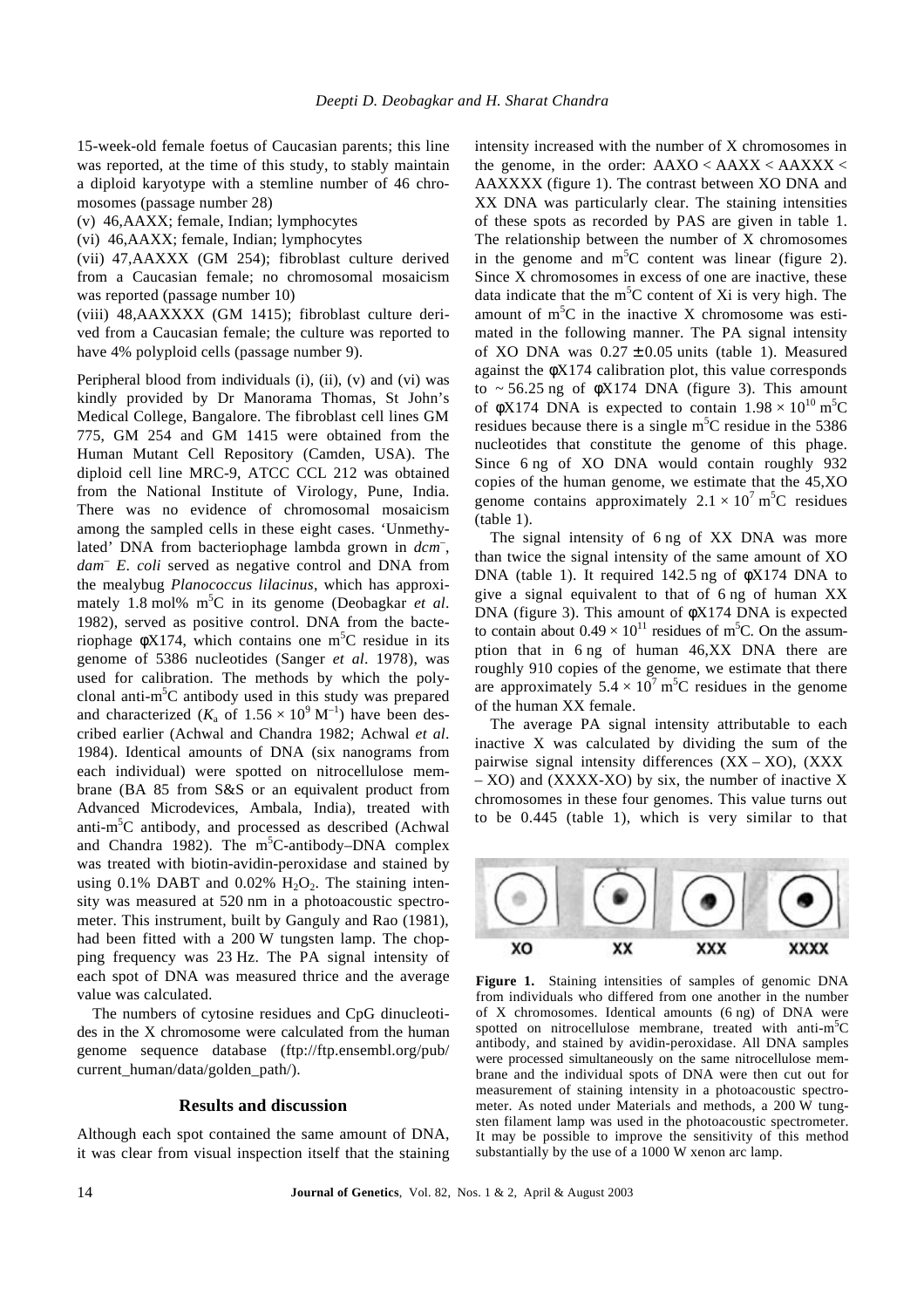| Karyotype and<br>genome size <sup>a</sup> | Photoacoustic units <sup>b</sup> | No. of $m^5C$<br>residues <sup>c</sup> | $m5C$ content<br>$(mol\%)^c$ | No. of Cs<br>in $Xi(s)^d$ | No. of CpGs<br>in $Xi(s)^d$ |  |
|-------------------------------------------|----------------------------------|----------------------------------------|------------------------------|---------------------------|-----------------------------|--|
| 45AAXO<br>$6.44 \times 10^{9}$            | $0.27 \pm 0.05$                  | $2.05 \times 10^{7}$                   | 0.38                         |                           |                             |  |
| 46AAXX<br>$6.6 \times 10^{9}$             | $0.7 \pm 0.05$                   | $5.46 \times 10^{7}$                   | $0.83*$                      | $0.16 \times 10^{9}$      | $1.14 \times 10^{6}$        |  |
| 47AAXXX<br>$6.76 \times 10^{9}$           | $1.18 \pm 0.05$                  | $9.49 \times 10^{7}$                   | 1.41                         | $0.32 \times 10^{9}$      | $2.28 \times 10^{6}$        |  |
| 48AAXXXX<br>$6.92 \times 10^{9}$          | $1.6 \pm 0.05$                   | $13.1 \times 10^{7}$                   | 1.89                         | $0.48 \times 10^{9}$      | $3.42 \times 10^{6}$        |  |
| Average value per Xi                      | 0.445                            | $3.64 \times 10^{7}$                   | 0.53                         |                           |                             |  |

**Table 1.** Estimation of  $m^5C$  content by ELISA and photoacoustic spectroscopy.

(a)  $A =$  one set of autosomes;  $X =$  one X chromosome. The genome size (number of nucleotides) was calculated from the human genome database (ftp://ftp.ensembl.org/pub/current\_human/data/golden\_path/). It is expected that in the XX, XXX and XXXX genomes the amount of autosomal and active-X DNA is the same as in the XO genome whereas both the amount and the proportion of inactive-X DNA would increase with genome size.

(b) The sign '±' refers to the extent of variation among (i) individual measurements in the XXX and XXXX cases and (ii) the averages of the measurements from different individuals in the XO and XX cases. Within the XO and XX chromosomal classes, the PA signal intensities of lymphocyte DNA and fibroblast DNA were similar.

(c) The calibration plot of the relationship between PA signal intensity and amount of φX174 DNA (figure 3) was used to obtain these values. The procedure followed is described under Results and discussion.

(d) Calculated from total X-chromosome sequence data (ftp://ftp.ensembl.org/pub/current\_human/data/golden\_path/) by using the EMBOSS program (Rice *et al*. 2000).

\*In an earlier publication (Achwal *et al*. 1984), our estimate of the amount of cytosine methylation in human DNA on the basis of ELISA–PAS measurements contains an error. The PA signal value of human DNA in table 1 of that paper should have been 0.5 units and not 1.5 units; consequently, the mol% m<sup>5</sup>C content as estimated from the corrected value turns out to be about 0.7, which is close to the value reported here.

obtained by dividing by three the sum of the pairwise differences  $(XX - XO)$ ,  $(XXX - XX)$  and  $(XXXX - XXX)$ . From this value, following the same procedure as that outlined above for XO and XX DNA, we obtain  $\sim$  3.64  $\times$  10<sup>7</sup> as the number of m<sup>5</sup>C residues in a single inactive X chromosome (figure 3 and table 1). This observation suggests that the amount of cytosine methylation in a single inactive X chromosome is higher than that in the entire 45,XO genome.

On the basis of dinucleotide analysis, it has been reported that a majority of  $m<sup>5</sup>C$  residues in human DNA are not in the CpG dinucleotide (Woodcock *et al*. 1987), but more recent reports suggest that most methylated cytosines occur in CpG dinucleotides (reviewed in Cross and Bird 1995). Analysis of the human genome sequence database shows that the X chromosome contains  $\sim$ 1.6  $\times$  $10^8$  cytosines and  $\sim 1.14 \times 10^6$  CpG dinucleotides (table 1). This observation, when viewed in light of our estimate of the number of  $m<sup>5</sup>C$  residues in Xi, suggests that in the inactive X roughly one in every five cytosines is methylated, and that over 90% of the  $m<sup>5</sup>C$  residues occur in dinucleotides other than CpG.

What relationship does such a high level of cytosine methylation have to the spread and maintenance of the X inactivation process? Answers to this question may be forthcoming if, by direct sequencing or other methods,



**Figure 2.** Photoacoustic signal intensities of the DNA samples  $[(\overrightarrow{PA} \text{ signal intensity of spotted DNA}) - (PA \text{ signal intensity of})]$ background)] plotted against the X-chromosome constitution of the individuals studied. The PA values used to prepare this plot are the same as those shown in table 1. See footnotes to table 1 for additional details. The average PA signal intensity of DNA samples from two 46,XY males was slightly higher (data not shown) than that of the XO samples, and significantly lower than that of the XX samples..